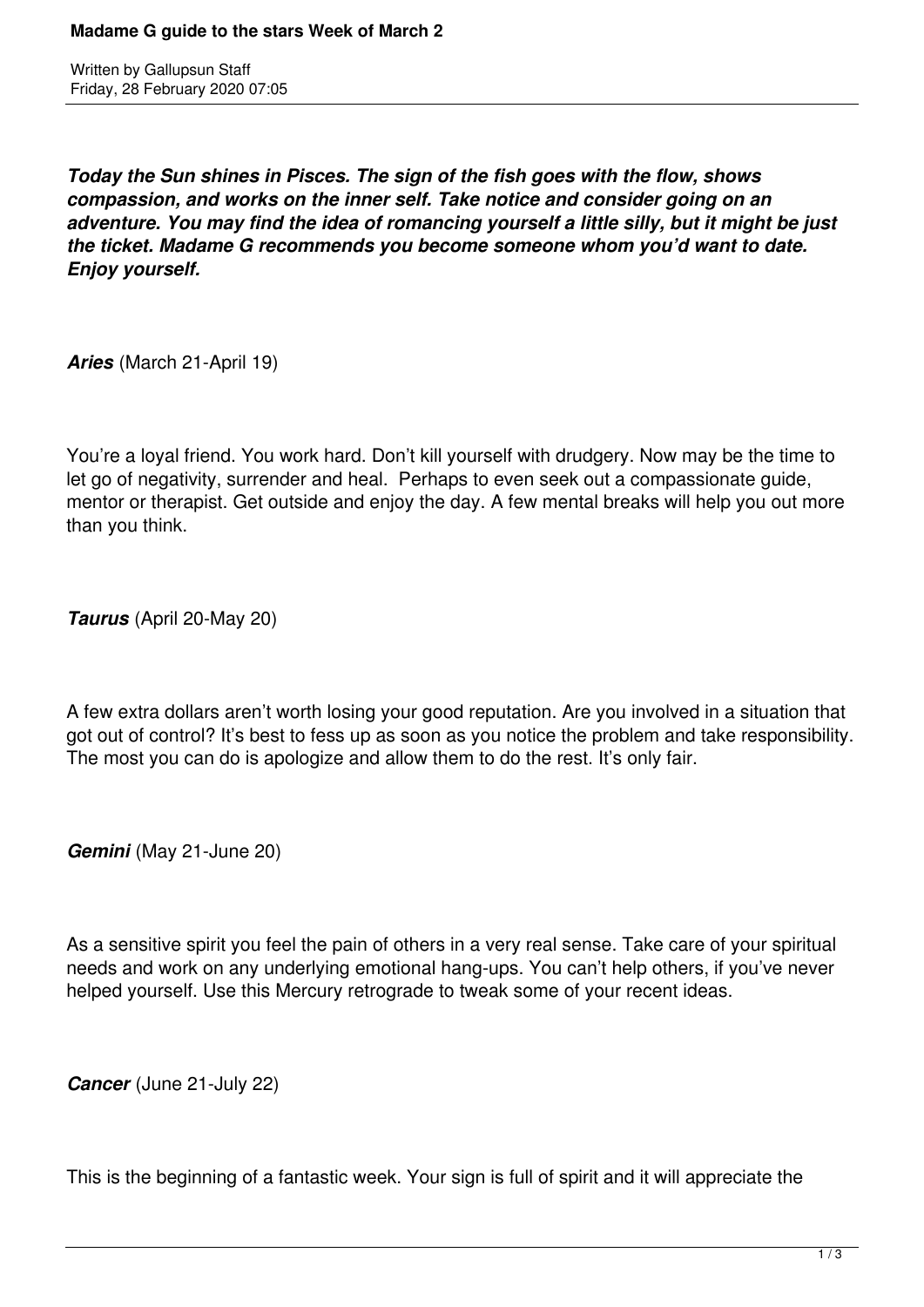## **Madame G guide to the stars Week of March 2**

Written by Gallupsun Staff Friday, 28 February 2020 07:05

intuitive nature of the Pisces Sun. Keep yourself honest and learn a new skill. It's probably a great time to begin learning a second language or tapping into the creative arts. You might try submitting a few stories to competitions. You'll be glad you did.

*Leo* (July 23-Aug. 22)

You get stuff done. But, your forceful nature works against you. Take a tip from the Ancient Romans, never stand when you can sit, or sit when you can lie down. If you are holding your emotions inside, turn to someone who will listen. In this way, you'll find you're always rested when it's time for war or naptime with a toddler.

*Virgo* (Aug. 23-Sept. 22)

Family bonds are important, and we often don't know what we have until it's gone. Madame G knows all families are complicated. Focus on the things you can control. This is a good time to re-evaluate before taking action.

*Libra* (Sept. 23-Oct.22)

You enjoy simple pleasure and gain a great deal from studying your fellow human beings and animals. You also enjoy caring for others in your own way. However, this comes with a price. You must learn to care for yourself and it requires more than just spending money on pedicures. Enrich your mind and soul by reading a good book, listening to music, and meditating. Live well!

*Scorpio* (Oct. 23-Nov. 21)

Someone is either part of your end game or they're unimportant. Put your energy where it belongs. This is a good time to revisit a project you abandoned, but still have on your mind. Your big moment is on the way, but patience may be required.